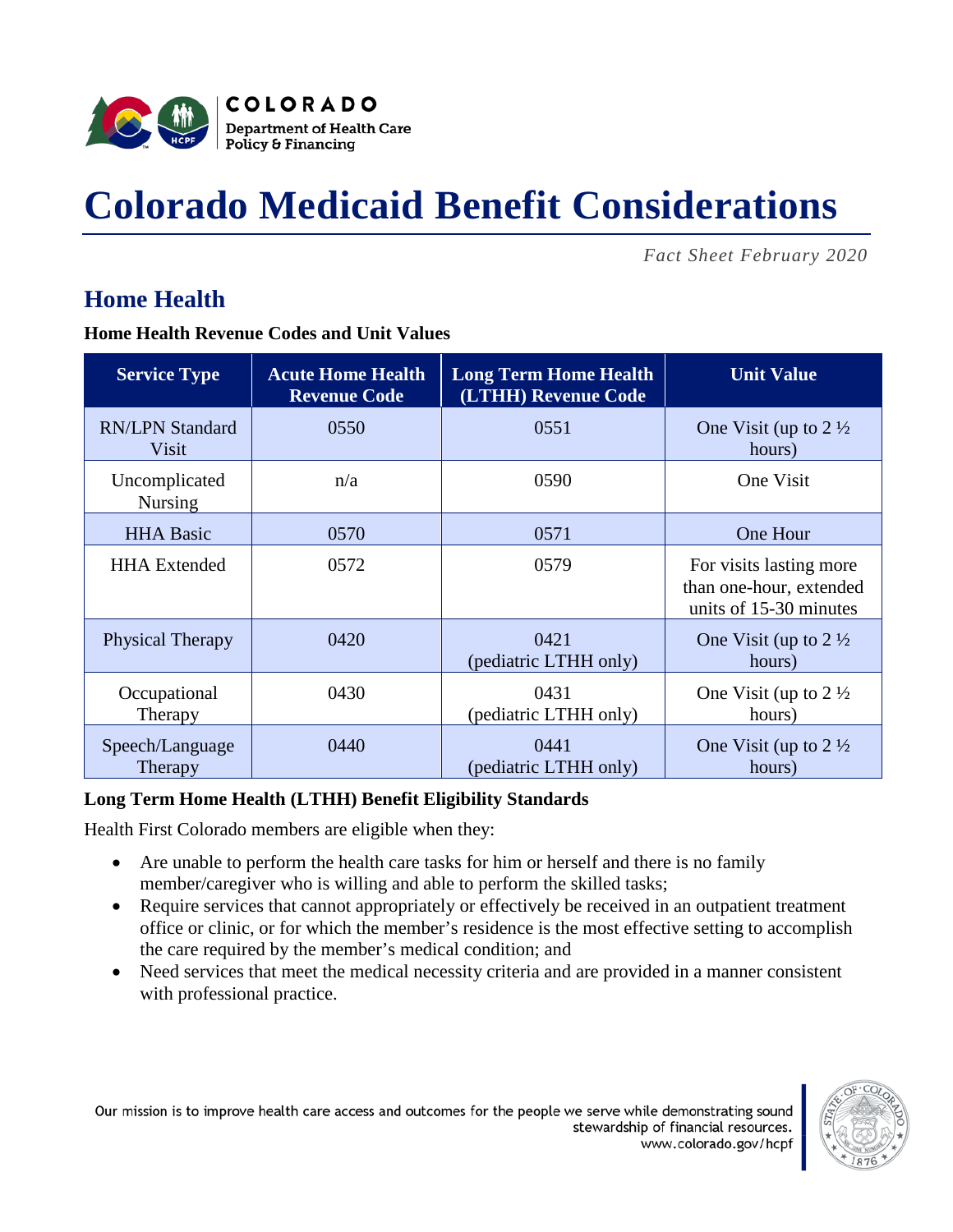Services requiring medical necessity:

- LTHH Physical Therapy for pediatric members.
- LTHH Occupational Therapy for pediatric members.
- LTHH Speech Therapy for pediatric members.

Services requiring demonstrated need:

- Acute Home Health Occupation Therapy services for members with a demonstrated need for speech therapy interventions.
- Acute Home Health Speech/Language Therapy services for members with a demonstrated need for speech therapy interventions.

## **Private Duty Nursing (PDN)**

#### **PDN Revenue Codes and Unit Descriptions**

| <b>Service Type</b> | <b>Revenue Code</b> | <b>Unit Value</b> |  |
|---------------------|---------------------|-------------------|--|
| <b>RN</b>           | 0552                | One Hour          |  |
| <b>LPN</b>          | 0559                | One Hour          |  |
| $RN - group$ rate   | 0580                | One Hour          |  |
| $LPN - group rate$  | 0581<br>One Hour    |                   |  |
| Blended group rate  | 0582                | One Hour          |  |

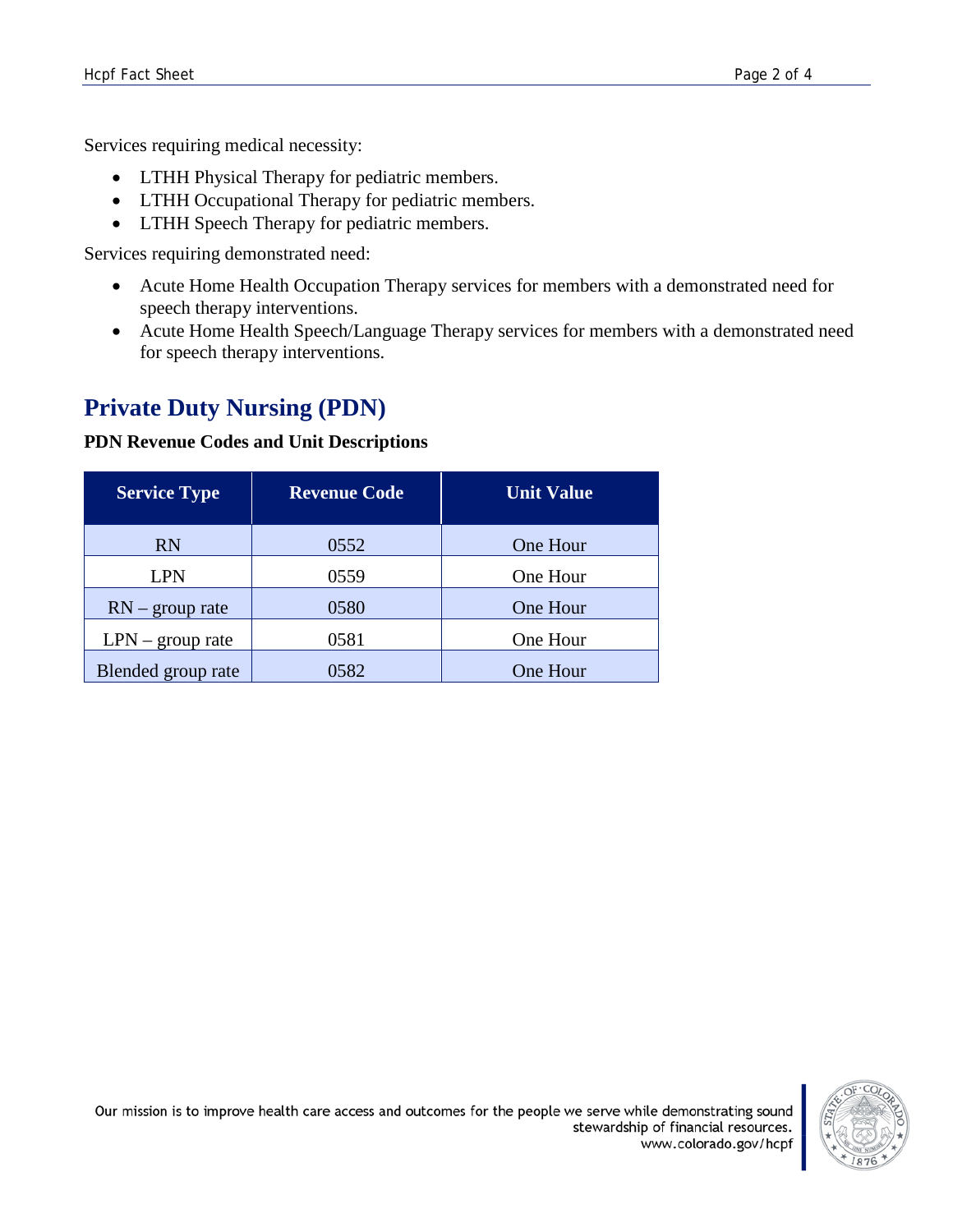## **Speech Therapy**

#### **Top 10 Procedure Codes – Updated**

| <b>Procedure</b><br>Code | <b>Mod</b> | <b>Description</b>                  |        | Paid<br><b>Dollars</b> |
|--------------------------|------------|-------------------------------------|--------|------------------------|
| 92507                    |            | SPEECH/HEARING THERAPY<br>243,799   |        | \$14,752,804           |
| 92609                    |            | USE OF SPEECH DEVICE SERVICE        | 28,345 | \$2,163,110            |
| 92523                    |            | SPEECH SOUND LANGUAGE COMPREHEN     | 8,958  | \$1,387,472            |
| 92526                    |            | ORAL FUNCTION THERAPY               | 23,504 | \$593,235              |
| 92606                    |            | NON-SPEECH DEVICE SERVICE           | 9,099  | \$358,913              |
| 92508                    |            | SPEECH/HEARING THERAPY              | 21,829 | \$221,833              |
| 92524                    |            | BEHAVIORAL QUALIT ANALYS VOICE      | 2,482  | \$189,148              |
| 92507                    | <b>GT</b>  | SPEECH/HEARING THERAPY              | 1,118  | \$74,266               |
| 92607                    |            | EX FOR SPEECH DEVICE RX 1HR         | 334    | \$31,958               |
| 92610                    |            | <b>EVALUATE SWALLOWING FUNCTION</b> | 1,084  | \$31,834               |